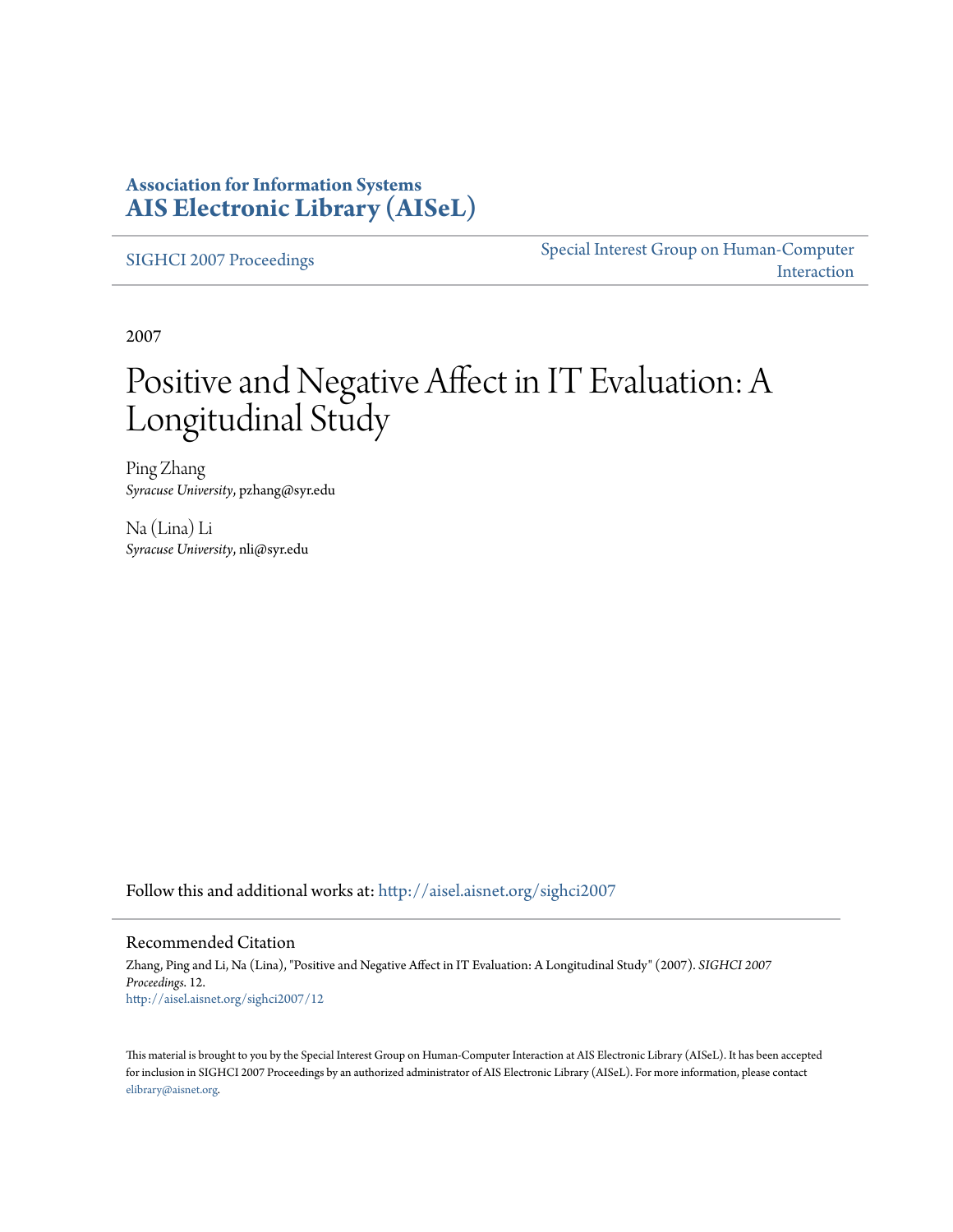## **Positive and Negative Affect in IT Evaluation: A Longitudinal Study**

#### **Ping Zhang** Syracuse University pzhang@syr.edu

#### **ABSTRACT**

This study investigates the impacts of affective evaluations of IT on IT use decisions. We propose two object-based affective evaluation constructs: perception of an IT's capability to induce positive affect (PC-PA) and perception of the IT's capability to induce negative affect (PC-NA). A longitudinal study shows that PC-PA and PC-NA are distinct concepts that have different effects on commonly studied IT adoption factors, perceived usefulness (PU), perceived ease of use (PEOU), and attitude toward using the IT (ATB). These effects hold true during both initial use and continued use. PC-PA influences PU, PEOU and ATB but becomes less important to PU over time, and PC-NA only influences PEOU but becomes more important to PEOU over time. The study also offers a specific instrument on measuring affective evaluations of IT and points out future research directions.

#### **Keywords**

Affective evaluation of IT, positive affect, negative affect, technology acceptance, longitudinal study.

#### **INTRODUCTION**

Affective evaluations and cognitive judgments can both influence a user's IT acceptance decisions (Agarwal et al. 2000; Bhattacherjee 2001; Venkatesh et al. 2001). Research in affective evaluation of IT is blooming, with a limited number of studies published on identifying affective factors and their effects on cognitive beliefs, attitudes, and adoption decisions. But few studies have systematically examined such effects over time. This study focuses on examining affective evaluations and their roles on commonly studied technology acceptance and adoption factors. We address the following three research questions by conducting a longitudinal study in a mandatory IT use context:

RQ1. What are the effects of a user's affective evaluation of an IT on his/her cognitive evaluations (perceived usefulness and ease of use), attitude toward using, and intention to use the IT?

**Na (Lina) Li** Syracuse University nli@syr.edu

- RQ2. Do the effects of affective evaluation on other factors change over time from initial use to continued use?
- RQ3. Does one's affective evaluation of IT formed at the initial use stage influence his/her cognitive judgments, attitude and intention at the continuous use stage? If so, how?

#### **THEORETICAL BASE AND RESEARCH MODELS**

#### **Affect and Its Structure**

It is well established that a stimulus in one's environment has the capability to change a person's affect (Russell 2003). Affect is a general term for feelings, emotions, and moods. Psychologists consider affect to be a twodimensional concept that can be described with a circumplex model. Among several commonly studied structures of affect, Watson and Tellegen (Watson et al. 1985; Watson et al. 1999) considered two dimensions, Positive Affect (PA) and Negative Affect (NA) to describe affect.

#### **Affective Evaluation**

Certain features of a stimulus may induce a particular affect in a person. Yet, people may have different affective reactions to the same stimulus. Russell named this Perception of Affective Quality (PAQ): an individual's perception of an object's ability to change his or her affect (Russell 2003). One's perception or evaluation of an object's ability to change his/her affect is a different concept from the affect itself. In this study, we focus on affective evaluations and their impacts.

#### **Perception of IT's Capability to Induce Positive Affect and Negative Affect**

Zhang and Li applied the perception of affective quality concept to the IT context and adopted the valence and activation dimensions to describe perceived affective quality in their studies. They treated it as a second-order concept and found the instrument did not fit the IT context well; thus they called for further development of IT-specific instruments (Zhang et al. 2004; Zhang et al. 2005).

In this study, in order to avoid the issue of second-order concepts and make the study findings easier to explain and compare, we considered two types of affective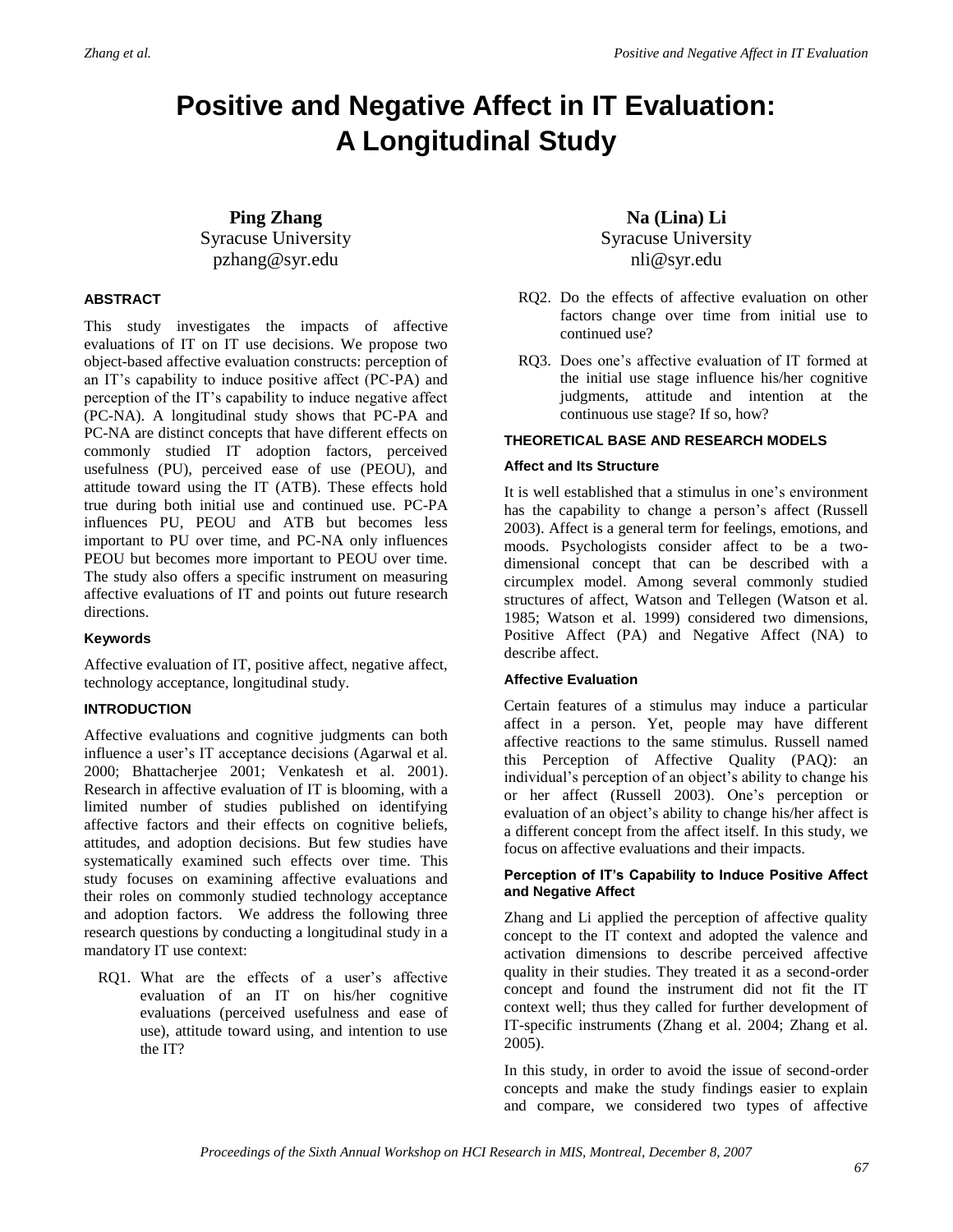evaluations that correspond to the two types of affect, positive affect (PA) and negative affect (NA), in Watson and Tellegen's PANAS (Watson et al. 1985; Watson et al. 1999). Specifically, Perception of an IT's Capability to induce Positive Affect (PC-PA) is an individual's perception or evaluation that an IT has the capability to induce positive affect in him or her; and Perception of an IT's Capability to induce Negative Affect (PC-NA) is the person's perception that an IT has the capability to induce negative affect in him or her. PC-PA and PC-NA are thus one's affective evaluations of an IT.

Affective evaluations and affect can be described in a similar way and may share overlapping measurement items since they share the same affective structure. This is in line with what Russell and colleagues did (Russell et al. 1980).

#### **Research Models**

In our first research model (Figure 1), we propose the relationships between a user's affective evaluations (PC-PA and PC-NA) and perceived ease of use, usefulness, attitude toward use, and behavioral intention. We believe that such relationships hold true regardless of IT use stages. In our second research model (Figure 2), we propose how PC-PA and PC-NA obtained at the initial use stage may have sustained influence at later stages.



#### **Figure 1. Model 1- Impacts of PC-PA and PC-NA on IT Adoption**

People form affective evaluations of stimuli in their environment. This holds true for IT as an object in a user's environment. There are several theoretical arguments to support that affective evaluations of IT should have an impact on other behavior-based factors such as PU, PEOU, as well as attitude toward behavior (ATB). These include Russell's prototypical emotional episode (Russell 2003), Ajzen et al.'s object-based evaluations influence behavior-based evaluations (Ajzen et al. 1980; Ajzen et al. 2005). In the IT setting, if an individual feels that an IT induces strong positive affect, then s/he may look forward to using it and thus would justify that the IT is very useful. S/he may also overlook or downplay any potential obstacles in using it and would think that it does not seem to require extra effort to use it. If the individual feels that an IT induces strong negative affect, s/he may judge the ease of use and usefulness of the IT toward a negative direction thus would try to avoid. Therefore we propose Hypotheses 1a, 1b, 2a, and 2b.

- H1a. A user's perception of an IT's capability to induce positive affect (PC-PA) has a positive effect on perceived ease of use.
- H1b. A user's perception of an IT's capability to induce negative affect (PC-NA) has a negative effect on perceived ease of use.
- H2a. A user's perception of an IT's capability to induce positive affect (PC-PA) has a positive effect on perceived usefulness.
- H2b. A user's perception of an IT's capability to induce negative affect (PC-NA) has a negative effect on perceived usefulness.

Applying elaboration likelihood model (ELM) to the IT context, we posit that affective evaluations can impact attitude through both peripheral and central paths (Wegener 2001). When a person does not have enough motivation or ability to assess an IT, affective evaluations can impact his/her attitude toward using it as simple cues via the peripheral path. With high motivation and ability, a user can decide his/her attitude based on careful analysis of his/her affective evaluations. Thus we have:

- H3a. A user's perception of an IT's capability to induce positive affect (PC-PA) has a positive effect on attitude toward using the IT.
- H3b. A user's perception of an IT's capability to induce negative affect (PC-NA) has a negative effect on attitude toward using the IT.

The relationships among PU, PEOU, ATB and BI are consistent with the literature. We expect Model 1 hold true for both initial and continued use stages.



**Figure 2. Model 2 - Long Lasting Effects of Initial PC-PA and PC-NA on IT Adoption**

Besides investigating the impacts of affective evaluations at a certain moment, we are also interested in finding out whether PC-PA and PC-NA formed at the initial use stage (Time 1) would have a long lasting effect in the continued use stage (Time 2). Specifically, we wonder if PC-PA and PC-NA at Time 1 have influences on PC-PA and PC-NA and all other factors at Time 2.

Persuasion formation and change theories, including the elaboration likelihood model (ELM), shed light on the potential effects of early PC-PA and PC-NA on later PC-PA and PC-NA. At the continued use stage, a user is gaining more experience with using the IT. In addition, the user's motivation to evaluate the IT can be high,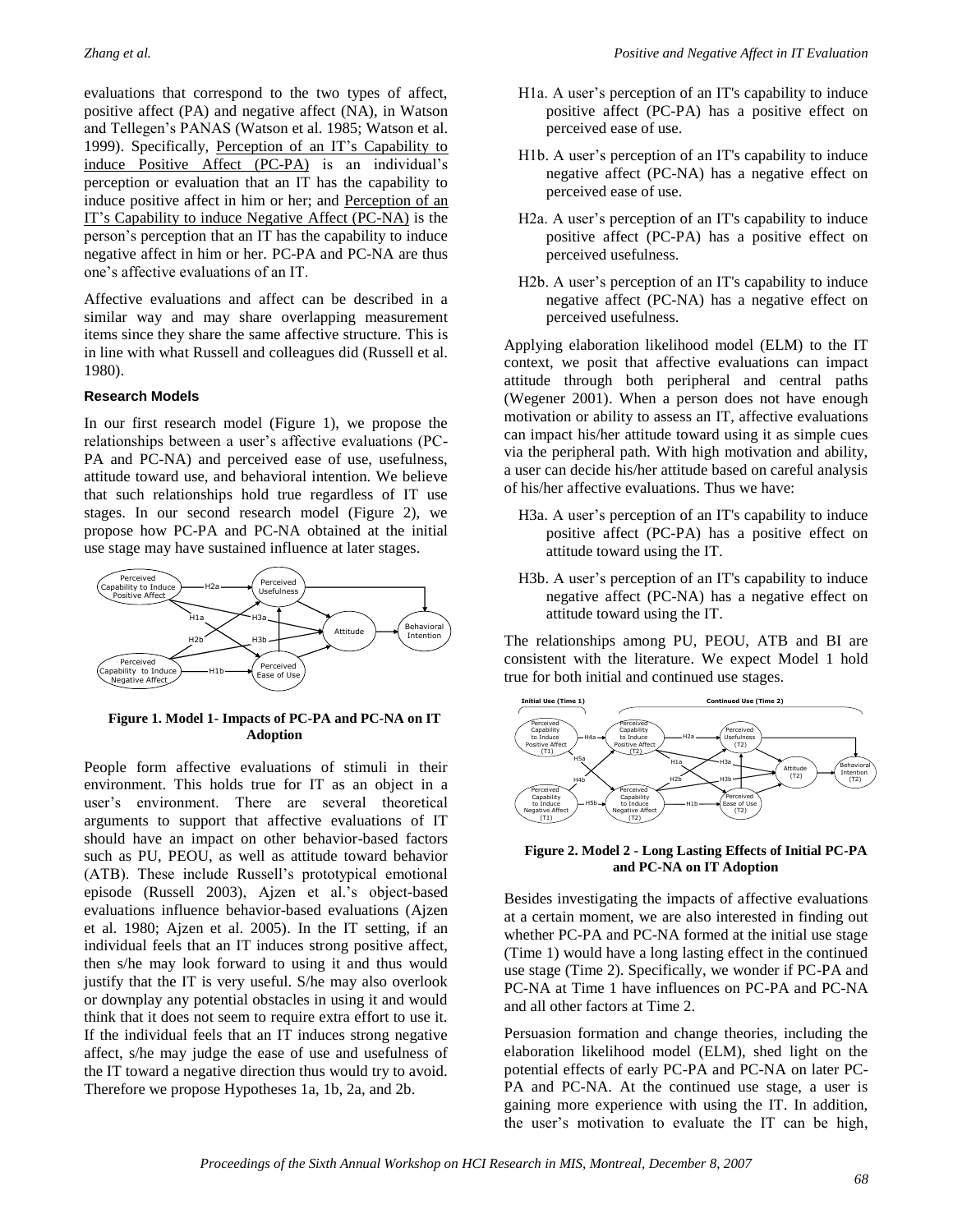especially in the mandatory use context. All these make him/her highly likely to take the central route in forming her current PC-PA and PC-NA. One important aspect of the central route is to access internal relevant information from memory, especially past evaluations of the same object. In this case, such internal relevant information is previous PC-PA and PC-NA, formed during the initial use stage. Limited empirical evidence shows that affective evaluations obtained at the early stage may hold fairly stable, or at least influence affect evaluations formed at later stages. Thus we propose:

- H4a. Perception of an IT's capability to induce positive affect (PC-PA) formed at the initial use stage has a positive effect on PC-PA at the continued use stage.
- H4b. Perception of an IT's capability to induce negative affect (PC-NA) formed at the initial use stage has a negative effect on PC-PA at the continued use stage.
- H5a. Perception of an IT's capability to induce positive affect (PC-PA) formed at the initial use stage has a negative effect on PC-NA at the continued use stage.
- H5b. Perception of an IT's capability to induce negative affect (PC-NA) formed at the initial use stage has a positive effect on PC-NA at the continued use stage.

Figure 2 shows the research model reflecting the above hypotheses. In order to test these hypotheses in the context of other relationships we proposed earlier, we also include the relationships at the continued use stage among PC-PA, PC-NA, perceived usefulness, ease of use, attitude, and intention in Time 2, which are shown in Figure 1.

#### **RESEARCH METHODOLOGY**

#### **Study Setting, Target IT, and Participants**

The research models and hypotheses were tested in a longitudinal study containing two surveys of university student evaluations of a newly upgraded learning management system, WebCT 6. The first data collection (Time 1) was conducted during the  $3<sup>rd</sup>$  and  $4<sup>th</sup>$  weeks of the fall semester of 2006 when students were getting started using WebCT 6. We consider this as the initial use stage. The second data collection (Time 2) was performed during the  $11<sup>th</sup>$  and  $12<sup>th</sup>$  weeks of the semester when classes were ending and students had been using WebCT 6 to quite some extents.

A total of 145 students participated in both surveys. Among them, 61% were male, 63% were Caucasian and 20% Asian, 80% were graduate students and 20% undergraduate students. The average age was 31 with a standard deviation of 10. They had been using computers for about 15 years (std  $= 6$ ) and the World Wide Web for about 10 years (std  $=$  3).

Both surveys measured the same constructs: perception of WebCT 6's capability to induce positive affect, perception of WebCT 6's capability to induce negative affect, perceived ease of use, perceived usefulness, attitude toward using WebCT 6, and intention to continue using WebCT 6. Due to the relatively complex instrument and the interval of at least seven weeks of data collections, it seemed impossible for the subjects to remember what they answered in the first survey. Thus there would not be any carryover effect in the second collection.

#### **Operationalization of Constructs**

All constructs were measured using multi-item 5-point Likert scales. Behavioral intention, perceived usefulness and perceived ease of use were measured using previously validated instruments (Wixom et al. 2005). Attitude toward using WebCT was measured based on the suggestions by Ajzen et al (2005, p.199).

The instruments for PC-PA and PC-NA were developed by the authors following classical instrument development procedures (Bearden et al. 1989; Davis 1989; McKinney et al. 2002; McKnight et al. 2002; Russell et al. 1980; Russell et al. 1981; Stanton 2001; Watson et al. 1988). First, a list of 81 adjectives to describe PC-PA and PC-NA was generated through 10 interviews. These items along with 16 more potential items obtained from literature review formed the original pool of measure items. They were judged on their content validity and classified into categories in an online survey with 26 participants. The reduced list of items was used in the two surveys reported in this study. Principle component analyses revealed two main factors with 5 items with the highest loadings in both surveys. These two factors are named perception of IT capability to induce positive affect (PC-PA) and perception of IT capability to induce negative affect (PC-NA).

#### **Data Analyses and Results**

PLS (partial least squares, PLS-Graph 03.00) was utilized to assess the measurement scales and the proposed hypotheses owing to its advantages of minimal demands on measurement scales, sample size, and residual distributions (Chin et al. 1996; Fornell et al. 1982).

All measurement scales were examined in terms of convergent validity and discriminant validity (Hair et al. 1998). The results show that the empirical data met the requirements for convergent and discriminant validities.

The Empirical models are show in Figure 3. Model 1 is largely supported at both stages.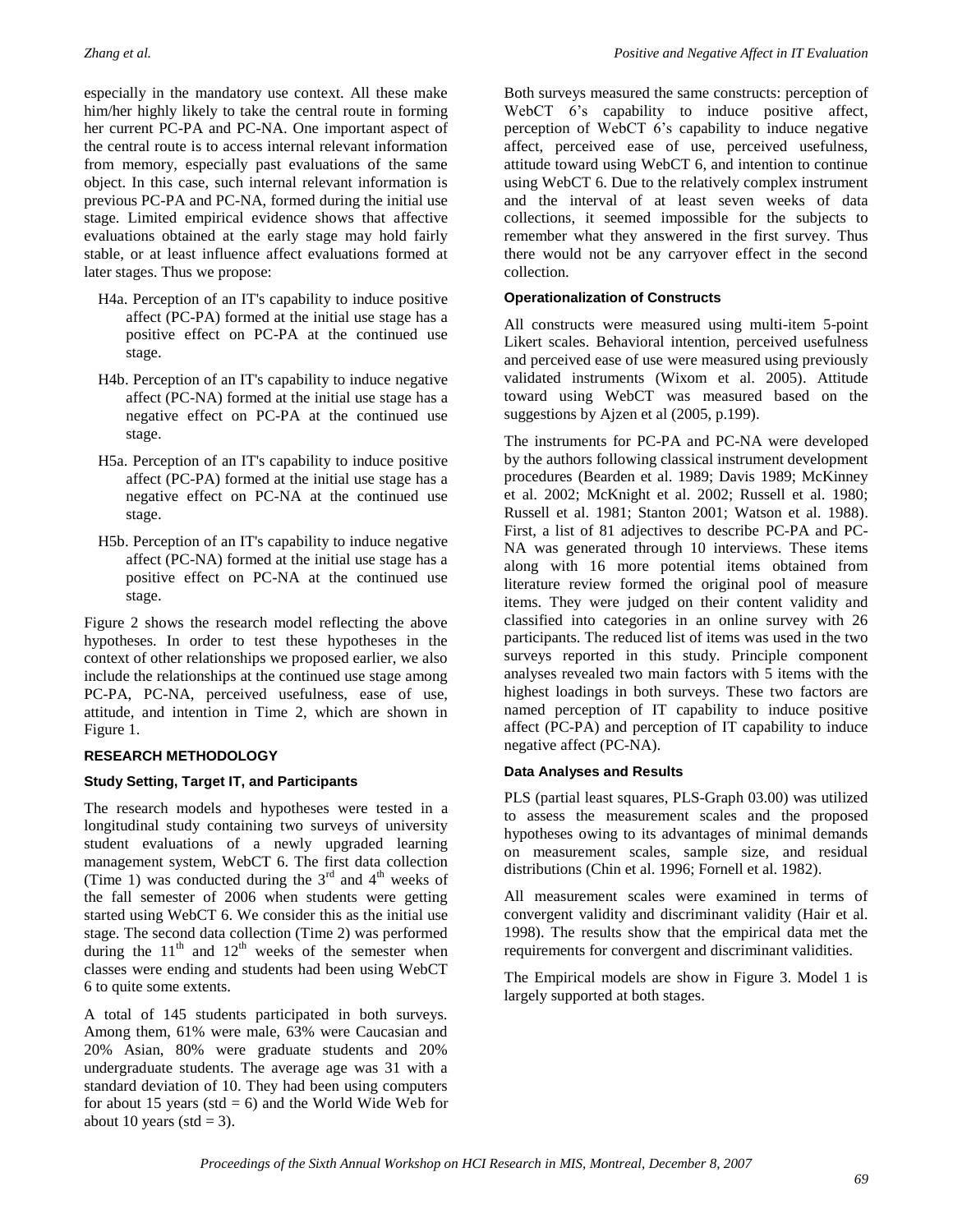

**Figure 3. Model 1 for Initial (Time 1) and Continued Use (Time 2)**

There are, however, three differences in Model 1 between initial and continued use. The first is the effect sizes of the strength of some linkages. The second is the impact of PEOU. The third difference is the amount of variances explained in the variables. It is worth noting that, in both stages, PC-PA influenced both PU and PEOU, but PC-NA only had influence on PEOU. Given that PU is a strong predictor of BI, and it is only influenced by PC-PA, it seems that having the ability to induce positive affect is extremely important. It may engender users' over estimation of usefulness of the system. Noticeable is that PC-PA's effect on PU is much stronger at the initial stage than the continued stage. This means that during the initial stage, users rely more on PC-PA to form their perception of the usefulness of the system than during the continued use stage. On the other hand, PC-NA has an effect on PEOU only, not on PU or ATB. This is a powerful finding, indicating that PC-PA and PC-NA are two conceptually different concepts, rather than two extreme ends of the same construct, and that PC-PA and PC-NA have distinctive effects on other factors. PC-NA's effect on PEOU increased as users continuously used the system. Example to the set of the set of the set of the set of the set of the set of the set of the set of the set of the set of the set of the set of the set of the set of the set of the set of the set of the set of the set of t



**Figure 4. Empirical Model 2**

The empirical model for Model 2 is shown in Figure 4. The nature of the relationships between all of the constructs at the continued stage did not change because of the addition of initial PC-PA and PC-NA. Initial PC-PA and PC-NA did have influences on PC-PA and PC-NA during continued use, while one of such influences is insignificant: PC-NA\_T1 (Time 1) did not significantly influence PC-PA\_T2 (Time 2). The variances explained in PC-PA $T2$  (39%) and in PC-NA $T2$  (30%) indicate that the initial affective evaluations have a moderate influence on later affective evaluations, and the later affective evaluations have other contributing factors. Supplemental analyses show that PC-PA\_T1 and PC-NA\_T1 had no any direct impact on any other factors in Time 2

#### **CONCLUSION**

This study investigates the impacts of one's affective evaluations. We introduced perception of IT's capability to induce positive affect (PC-PA) and perception of IT's capability to induce negative affect (PC-NA). These two perceptions are different from each other, rather than two ends of one dimension. An IT specific instrument was developed to measure these two affective perceptions. Our longitudinal study with a particular type of IT in a particular context shows that the two affective evaluations are indeed independent to each other, have different effects on other technology acceptance factors, and change differently over time. The instrument demonstrates satisfactory psychometric properties.

For RQ1, our study revealed that PC-PA has direct influences on PU, PEOU and attitude, but not on intention; PC-NA has direct influence only on PEOU. These direct influences are true at both the initial and the continued use stages. Given the important impacts of PE, PEOU, and attitude on intention as supported by this study and many other technology acceptance studies, this finding indicates that PC-PA and PC-NA are important factors to consider in technology acceptance research.

For RQ2, our empirical model indicates that the effects of PC-PA and PC-NA do change over time. Specifically, PC-PA becomes less important to PU, but remains relatively the same to PEOU and attitude. PC-NA, on the other hand, becomes more important on PEOU. Together, they explained more variances in PU, PEOU and attitude during the continued use stage than in the initial stage.

For RQ3, we found that PC-PA and PC-NA at Time 1 do influence those at Time 2. Their influences on other factors at Time 2 are indirect, only via PC-PA and PC-NA at Time 2. This illustrates that affective evaluations made during initial use stage can be carried over to later stage, and thus do have a sustained effect.

This study enriched our theoretical understanding of the short-term and long-term effects of affective evaluations on IT use decisions. With this understanding, a newly developed IT specific instrument was used and validated in this study. This treatment of PC-PA and PC-NA not only simplifies the instrument and data analysis, but also allows us to find intriguing and specific effects of PC-PA and PC-NA on other IT adoption factors. Such effects are easier to explain and can be better used to guide practice of IT design.

This study, along with a good number of other studies, makes a clear statement that affect plays an important role in user interactions with IT. Omitting affective variables can neglect a significant part of the phenomenon thus limiting our progress in this research area. We hope to inspire more research efforts on considering both affective and cognitive factors into technology adoption research and other IS research areas that involve humans. For example, the next immediate research questions